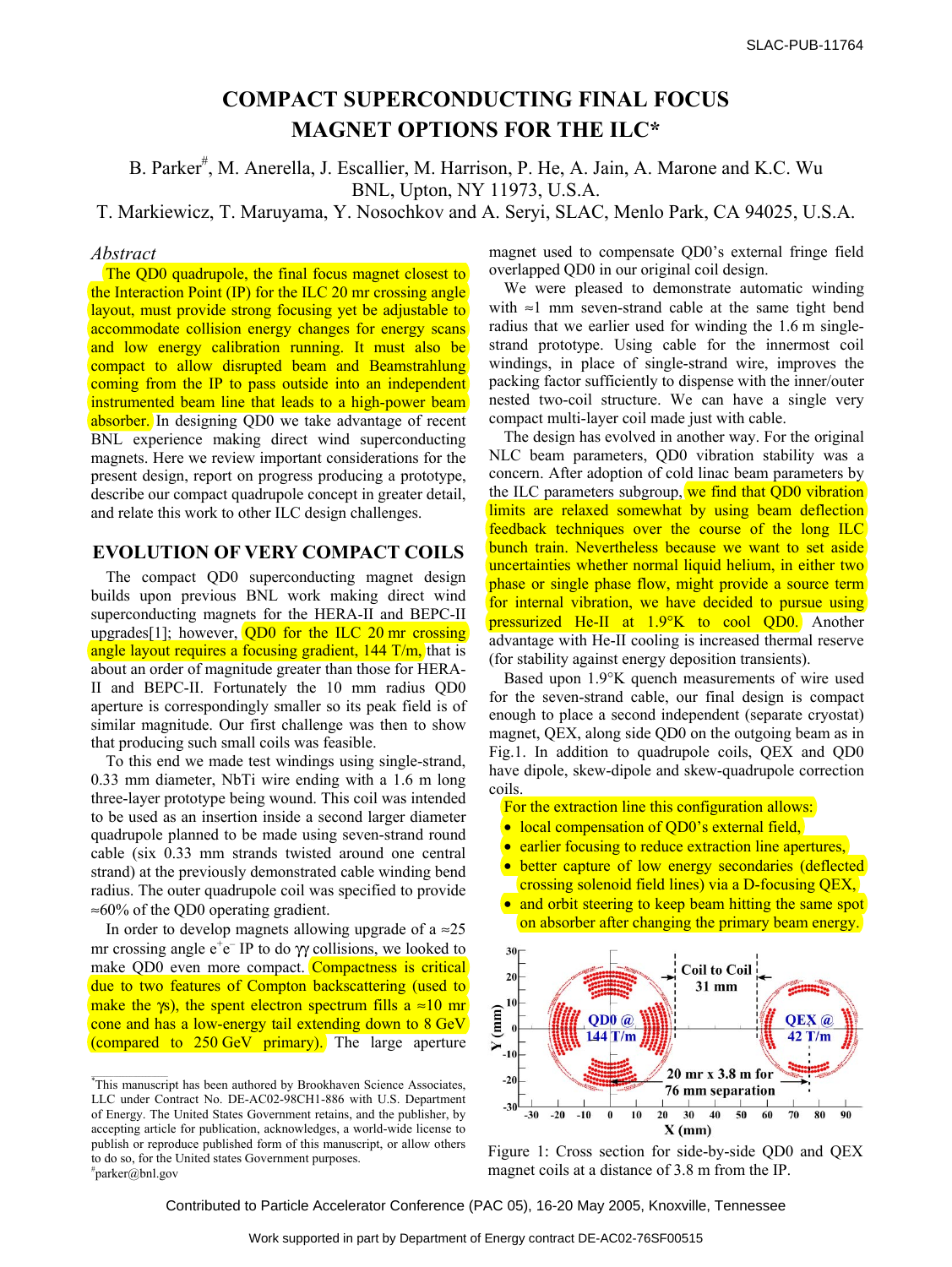

Figure 2: Start of winding for QD0 Prototype Test Magnet, QT, along with 3D view of the final coil configuration.

## **PRODUCING A QD0 TEST PROTOTYPE**

At this time we are midway through production of the QD0 test magnet prototype, QT, shown in Fig.2 using BNL Direct Wind coil construction technology. When complete, this magnet will have three two-layer Serpentine style[2] coil sets for a total of six cable winding layers. While conductor layout in both the QT body and ends is identical to what would be used for a full length,  $\approx$  2 m QD0, we have carefully chosen its 380 mm (15 inch) pattern length to maximize the information we can gain testing it using existing equipment. The 1.6 m single-strand coil gave valuable feedback on our winding process but it is too long to fit the small laboratory dewar, with special test capabilities, that we now prefer to use.

QT is long enough for us to measure body harmonics in the center of the magnet (conductor placement accuracy indicator) independent of its integral field and end field harmonics; yet it is compact enough to fit inside an existing small test dewar that is outfitted with an 8 T



Figure 3: Side-By-Side QD0/QEX tapered cryostats, plan view (above) and section view in Anti-Solenoid (below).

solenoid. Using 1.8:1 Cu:SC seven-strand round cable the present QD0/QT design at 1.9°K in a 3 T solenoidal (detector fringe) field for 144 T/m has the operating current at  $\approx 65\%$  of the short sample limit predicted from wire measurements. At 4.2°K, but no background field, the same current is  $\approx 100\%$  short sample. Finally at 1.9°K, in order to reach interesting coil Lorentz force levels without having to run at excessively high currents, we plan to raise the background field to about 7 T to force a quench at operating current. QT will also have a full complement of spot heaters and voltage taps for our quench propagation studies at lower currents and fields.

### **ILC 20 MR CROSSING ANGLE DESIGN**

The dual side-by-side cryostat configuration is shown in Fig.3. The round cryostat outer envelope maintains a taper along its length in order to fit the tight IP end spacing. Consistent with this taper the QD0/QEX heat shields and cold masses step up while going away from the IP. Heat exchange is done between pressurized He-II in contact with the coils and a low pressure He-II bath.

A QD0 mid cryostat cross section at an internal cold mass support location is shown in Fig.4. Budgeted space for He-II is sufficient to transport 15 W to the heat exchanger at negligible temperature difference; however, sections closer to the IP have less space for HE-II and only pass 4 W under these conditions. We shall consider using a more complicated elliptical cold mass cross section at the IP end to provide additional space for He-II.

We place anti-solenoid coils, used for detector solenoid



Figure 4:. QD0 Cryostat Detail at Support Location.